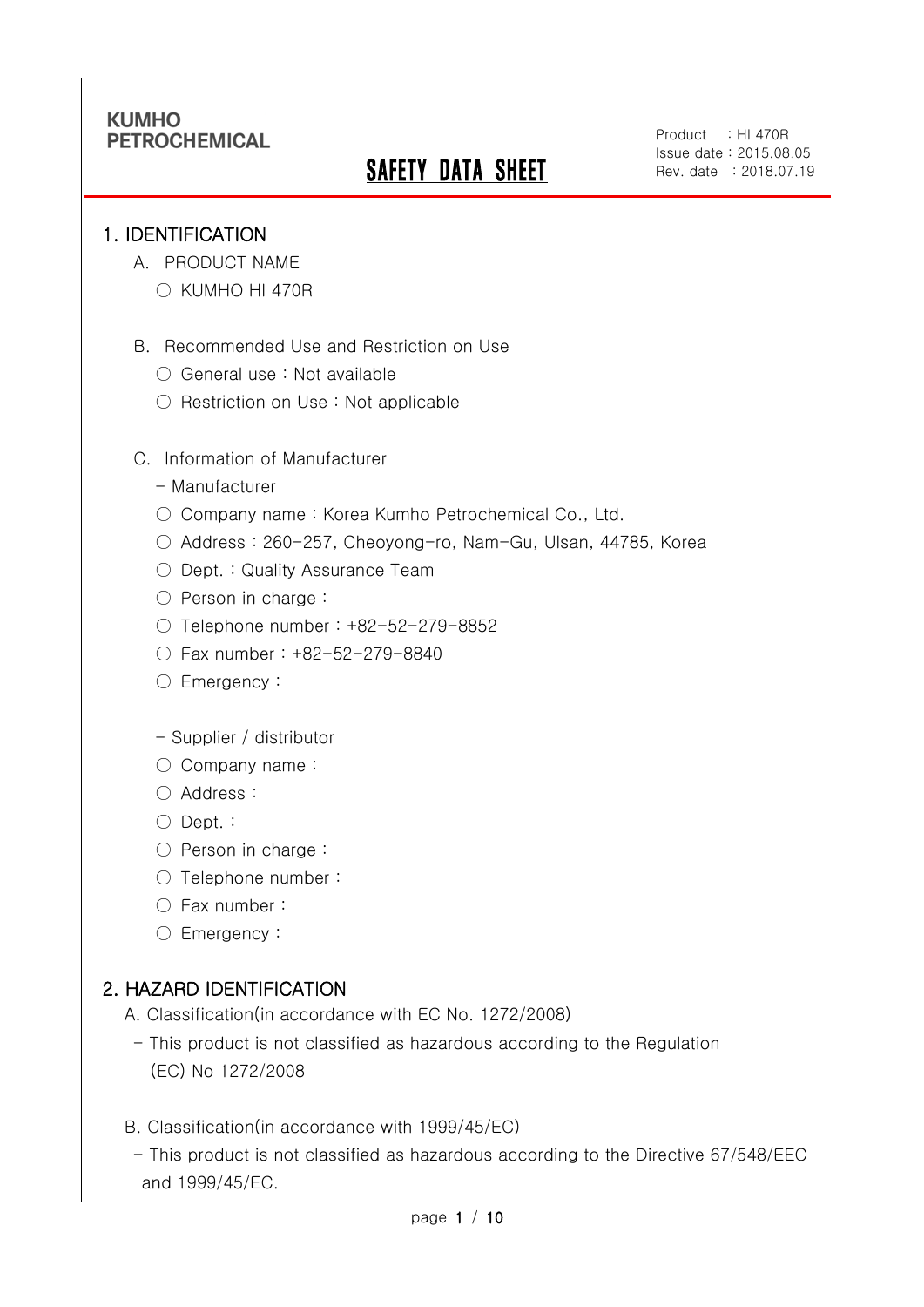Ī

# **SAFETY DATA SHEET**

#### C. GHS label elements

- Hazard symbols : Not applicable
- $\bigcirc$  Signal word : Not applicable
- Hazard statement : Not applicable
- Precautionary statements : Not applicable
- D. Other hazards which do not result in classification:
	- NFPA rating: (0~4 steps) : Health=0, Flammability=1, Reactivity=0

### 3. COMPOSITION/INFORMATION ON INGREDIENTS

| Chemical name             | CAS No./ECL No./EINECS No. | Contents(%) |
|---------------------------|----------------------------|-------------|
| Butadiene-Styrene polymer | 9003-55-8/KE-13258/-       | $95 - 100$  |
| Additives                 | Proprietary                | ი~5         |

※ Reference No. : ECL(Registration number of Korean Existing Chemical List) EINECS(Registration number of Europe Existing Chemical List)

### 4. FIRST-AID MEASURES

#### A. Eye Contact :

- Immediately flush eyes with plenty of water at least 15minutes.
- If irritation persists, get a doctor's examination.

#### B. Skin Contact :

- Wash the contaminated skin area with running water or soap.
- Remove contaminated clothing and shoes.
- If irritation persists, get a doctor's attention.

#### C. Inhalation :

- Intake the water to clean the throat and blow nose to remove the dust.
- Remove victim to fresh air immediately.
- Take Artificial respiration if not breathing.
- Give oxygen if breathing is difficult.
- Get medical attention.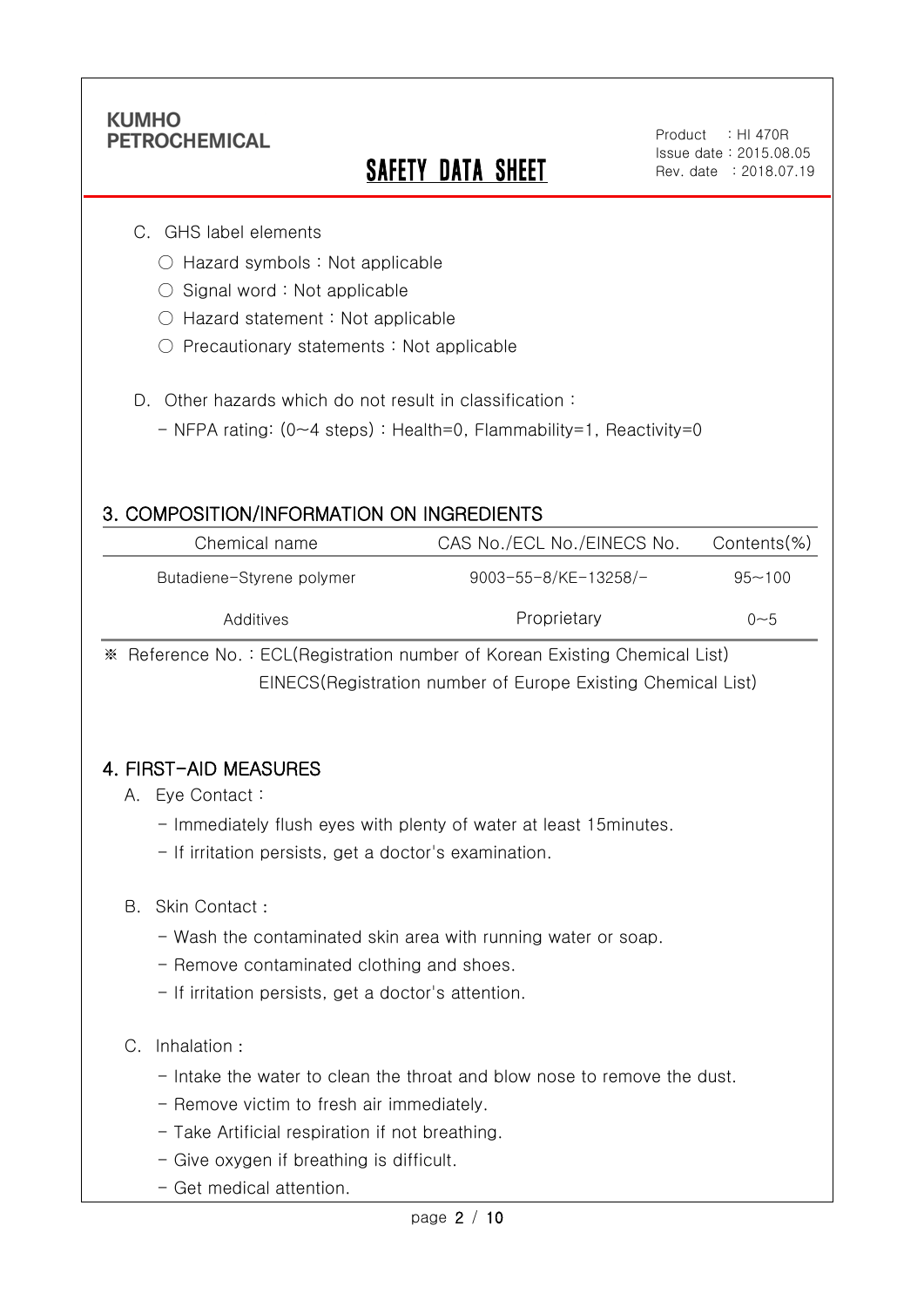# SAFETY DATA SHEET

Product : HI 470R Issue date : 2015.08.05 Rev. date : 2018.07.19

D. Ingestion :

Ī

- Rinse mouth with water.
- Give large amounts of water to relieve stimulus.
- If irritation or symptoms occurs, get a doctor's examination.
- E. Delay and immediate effects and also chronic effects from short and long term exposure :

- Steams by plastic processing at high temperature may cause eyes and respiratory irritation.

- F. Notice to Physician :
	- Treatment may vary with condition of victim and specifics of incident.

#### 5. FIRE FIGHTING MEASURE

- A. Suitable (Unsuitable) extinguishing media :
	- $\bigcirc$  Extinguishing media : Carbon Dioxide, Water, foam.
	- Unsuitable Extinguishing media : Do not use direct water.
	- $\circlearrowright$  Large fire : Water spray, regular foam
- B. Specific hazards arising from the chemical
	- Combustion :
		- Irritating, corrosive and/or toxic gases may occur by fire.
		- Generate pyrolysis such as carbon dioxide, carbon monoxide and styrene when combustion.
	- Levels of fire hazard :
		- Containers may rupture or explode if exposed.
		- Dust / air mixtures may ignite or explode.
- C. Fire fighting procedures and equipments :
	- Wear appropriate personal protective equipment(see section 8. EXPOSURE CONTROLS/PERSONAL PROTECTION).
	- Avoid inhalation of smoke or gas when fire fighting.
	- Move container from fire area if it can be done without risk.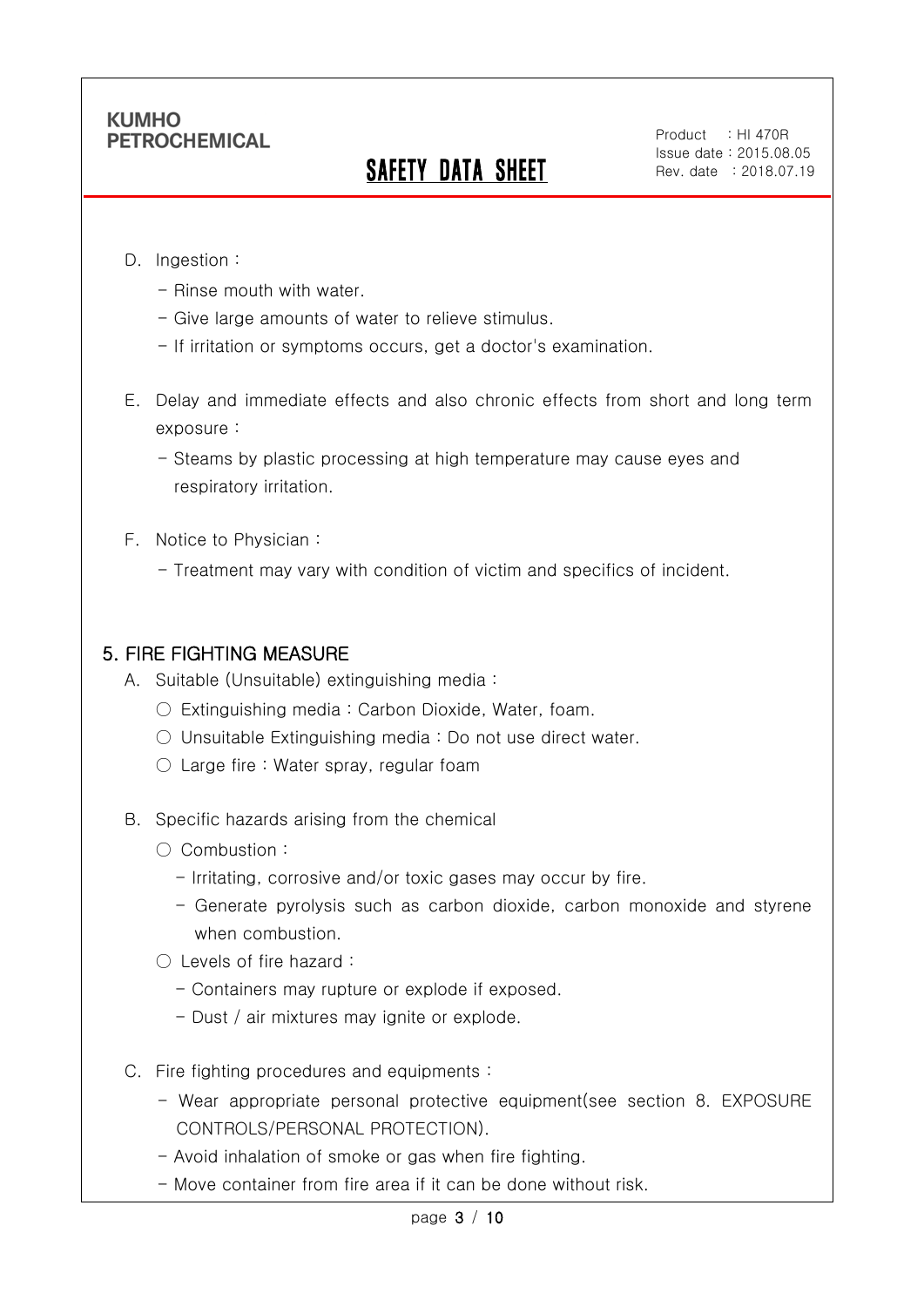Ī

# SAFETY DATA SHEET

Product : HI 470R Issue date : 2015.08.05 Rev. date : 2018.07.19

- Cool containers with water until well after fire is out.
- Stay upwind and keep out of low areas.
- Avoid inhalation of substance itself or combustion.

## 6. ACCIDENTAL RELEASE MEASURES

- A. Personal Precautions, Protective Equipment and Emergency procedures :
	- Perform in accordance with「See section 8. EXPOSURE CONTROLS / PERSONAL PROTECTION」. Put on appropriate personal protective equipment.
	- Use a way to minimize dust.
	- Avoid contact with eyes and skin.
	- Avoid inhalation of substance itself or combustion.
	- Evacuation against the wind.
	- Keep unauthorized personnel out.
	- Avoid contact with heat, sparks, flame or other ignition sources.
- B. Environmental Precautions
	- Avoid dispersal of spilt material and runoff and contact with waterways, drains and sewers. If large spills, advise emergency services.
- C. Methods and materials for containment and cleaning up :
	- $\bigcirc$  For small spills.
		- Remove all sources of ignition.
		- Suppression occurrence of dust.
		- Appropriate container for disposal of spilled material collected.
		- Ventilate leak areas and clearing leak area.
	- For large spills.
		- Remove all sources of ignition.
		- Suppression occurrence of dust.
		- Avoid entering to sewers or water system.
		- For disposal of spilled material in appropriate containers collected and clear surface.
		- Appropriate container for disposal of spilled material collected.

### 7. HANDLING AND STORAGE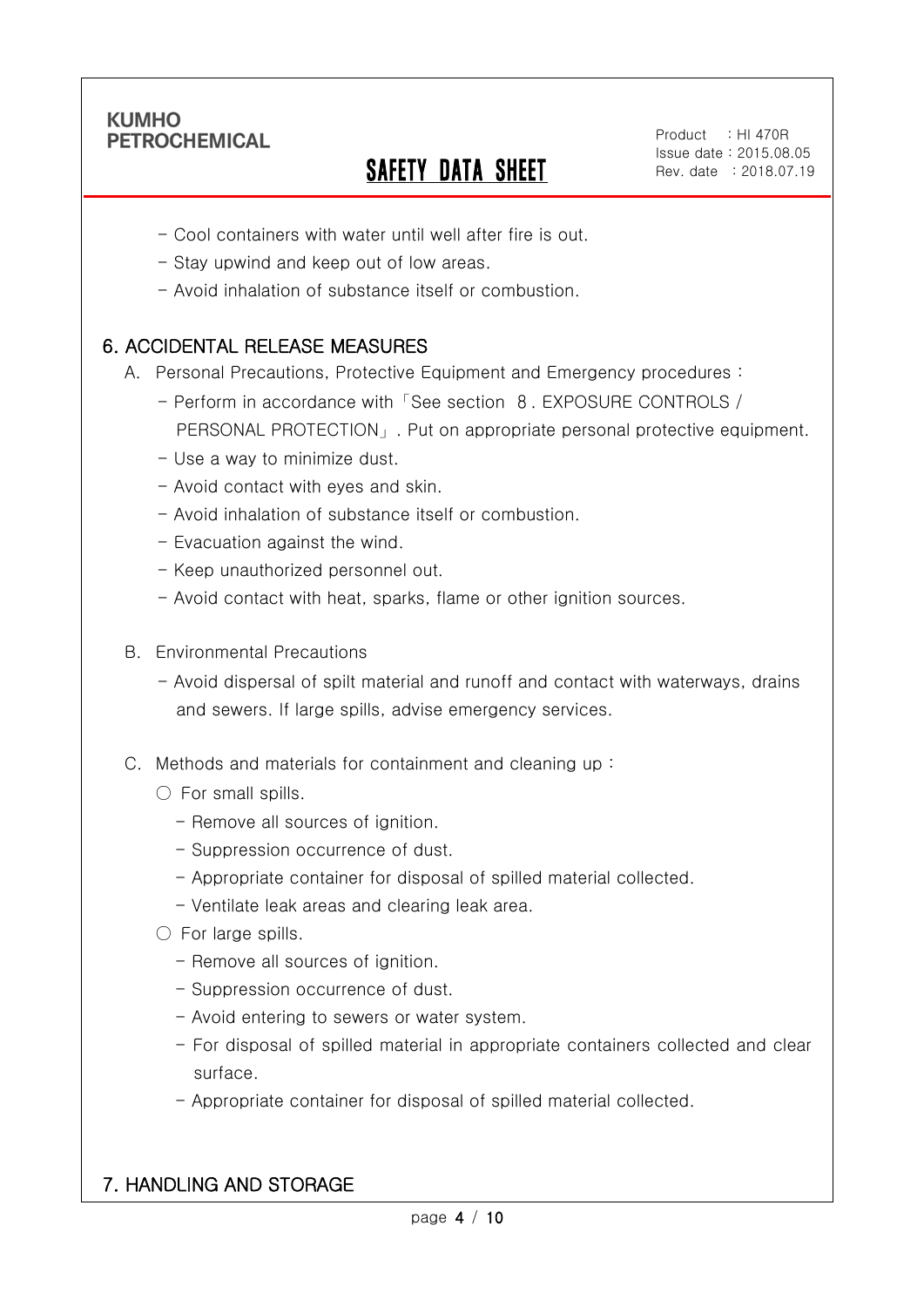## SAFETY DATA SHEET

#### A. Handling :

Ī

- Perform in accordance with 「 See section 8. EXPOSURE CONTROLS / PERSONAL PROTECTION」. Put on appropriate personal protective equipment.
- Handle in a well-ventilated place.
- Avoid contact with heat, sparks, flame or other ignition sources.
- Remove all sources of ignition.
- Use all the equipment after the ground.
- Wash thoroughly after handling.
- B. Storage Precautionary Statements :
	- Keep in original container and tightly closed.
	- Do not store where the moisture.
	- Avoid contact with incompatible materials.

#### 8. EXPOSURE CONTROLS/PERSONAL PROTECTION

- A. Exposure limit
	- Exposure limit under ISHL : Not applicable
	- ACGIH : Not applicable
	- Biological exposure limits : Not applicable
- B. Engineering Controls
	- A system of local and/or general exhaust is recommended when employee exposures are above the Exposure Limits. Local exhaust ventilation is generally preferred because it can control the emissions of the contaminant at its source, preventing dispersion of it into the general work area. The use of local exhaust ventilation is recommended to control emissions near the source.
- C. Personal Protective Equipment :
	- Respiratory Protection : Use the respirator be given official approval by Korea Occupational Safety & Health Agency. Under conditions of frequent use or heavy exposure, Respiratory protection may be needed. Respiratory protection is ranked in order from minimum to maximum. Consider warning properties before use.
		- Dust, mist, fume-purifying respiratory protection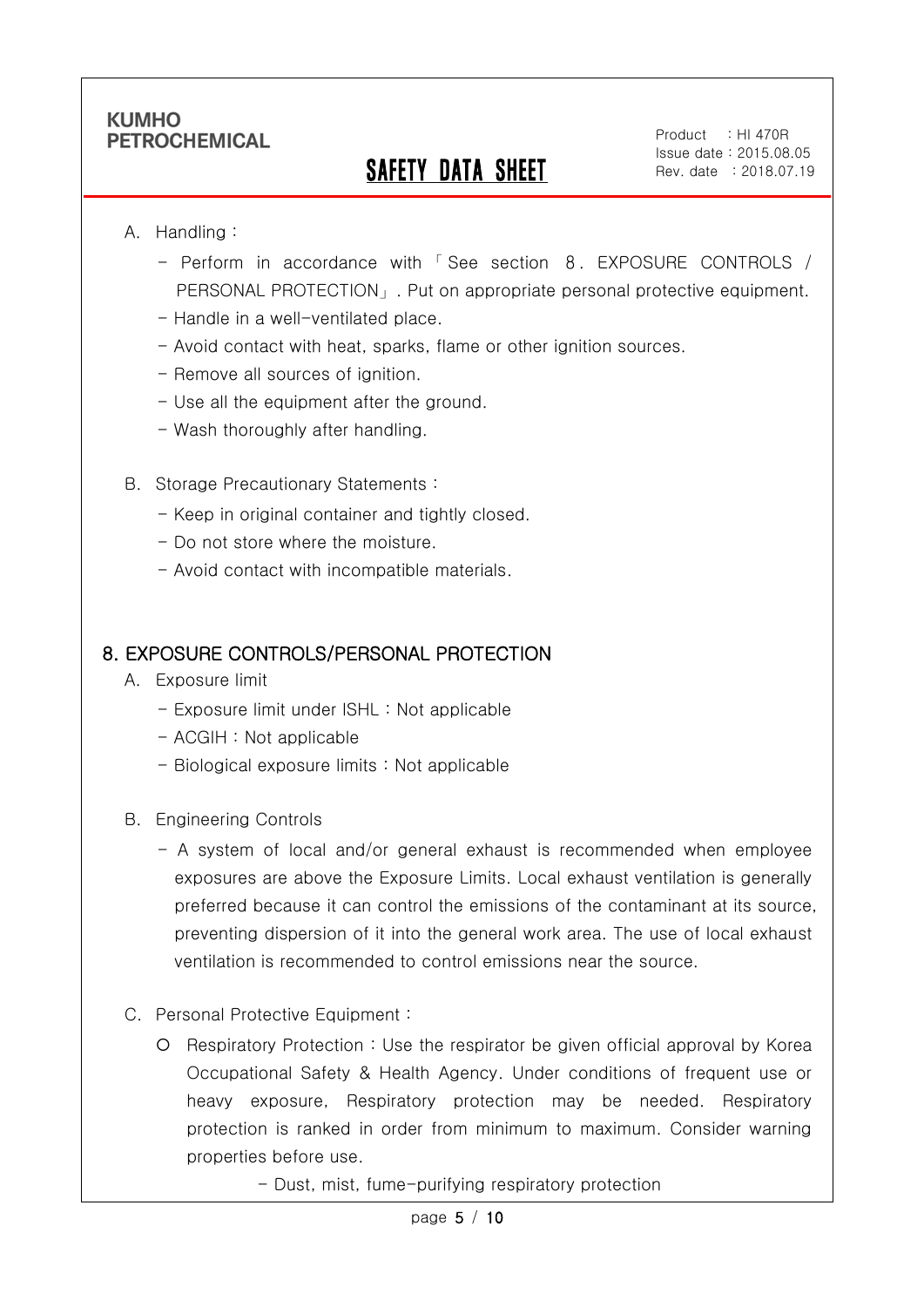Ī

## SAFETY DATA SHEET

Product : HI 470R Issue date : 2015.08.05 Rev. date : 2018.07.19

- Any air-purifying respirator with a corpuscle filter of high efficiency
- Any respiratory protection with a electromotion fan(for dust, mist, fume-purifying)
- ※ For Unknown Concentration or Immediately Dangerous to Life or Health
- Self-contained breathing apparatus(pressure-demand or other positive-pressure mode in combination)
- Supplied-air respirator with full facepiece
- Eye Protection : Wear primary eye protection such as splash resistant safety goggles with a secondary protection faceshield. Provide an emergency eye wash station and quick drench shower in the immediate work area.
- Hand Protection : Wear chemical resistant protected gloves if there is hazard potential for direct skin contact. Wear heat resistant protected gloves to withstand the temperature of molten product.
- Body Protection : Wear chemical resistant protected clothing if there is hazard potential for direct contact.

## 9. PHYSICAL AND CHEMICAL PROPERTIES

- A. Appearance : Pellet
- B. Odor : Odorless
- C. Odor threshold : Not available
- D. pH : Not applicable
- E. Melting point/Freezing point : 180~200℃
- F. Initial Boiling Point/Boiling Ranges : Not available
- G. Flash point 350℃(662℉)
- H. Evapourating Rate : Not applicable
- I. Flammability(solid, gas) : Not available
- J. Upper/Lower Flammability or explosive limits : Not available
- K. Vapour pressure : Not applicable
- L. Solubility : Insoluble
- M. Vapour density(Air=1) : Not applicable
- N. Relative density : 1.03~1.05
- O. Partition coefficient of n-octanol/water : Not available
- P. Autoignition Temperature : 455℃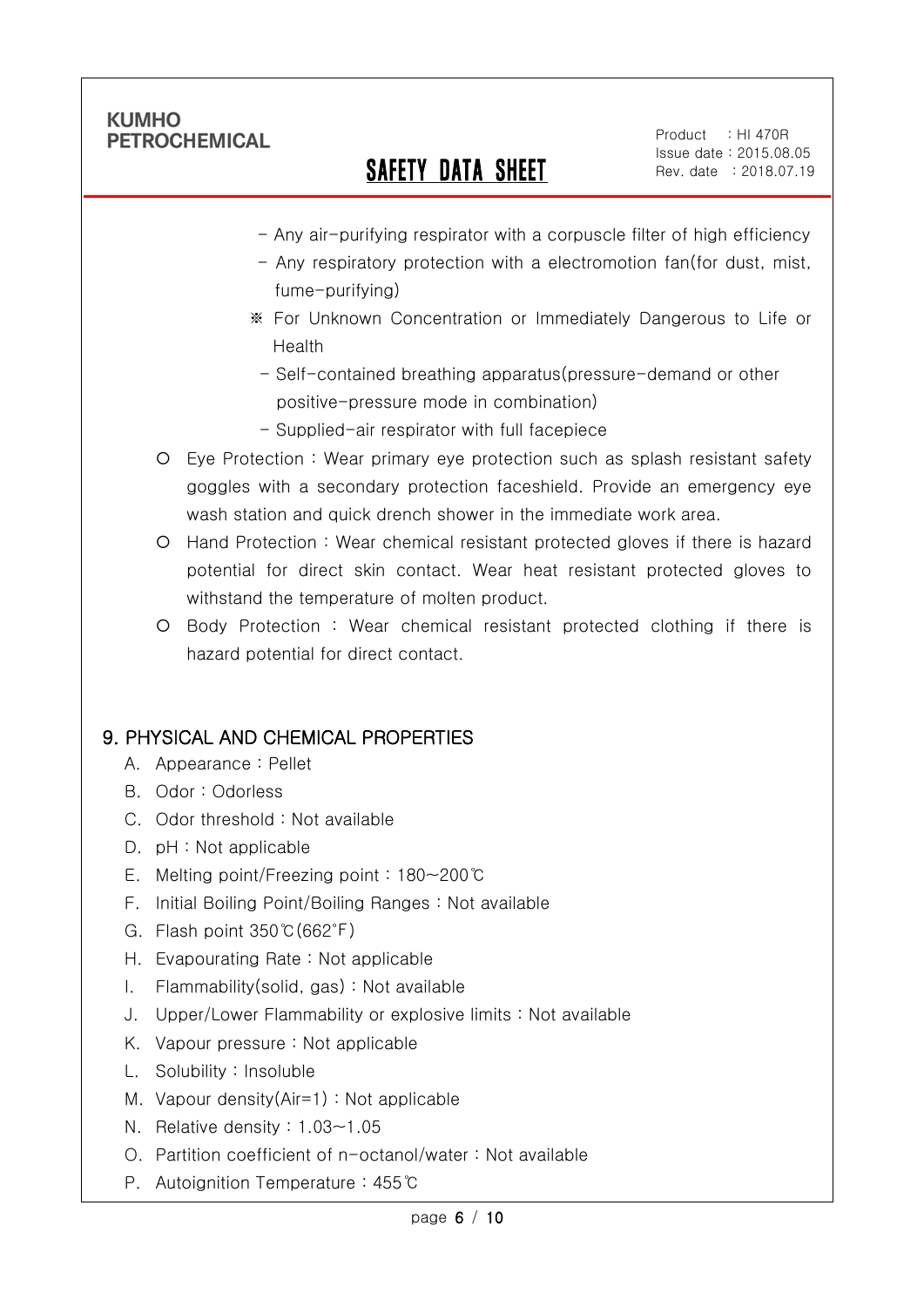Ī

# **SAFETY DATA SHEET**

Product : HI 470R Issue date : 2015.08.05 Rev. date : 2018.07.19

- Q. Decomposition Temperature : Not available
- R. Viscosity : Not applicable
- S. Molecular weight : Not available

## 10. STABILITY AND REACTIVITY

- A. Stability
	- This material is stable under recommended storage and handling conditions
- B. Possibility of Hazardous Reaction
	- Will not occur.
- C. Conditions to Avoid
	- Avoid contact with heat, sparks, flame or other ignition sources.
- D. Materials to Avoid
	- Strong oxidizing agents.
- E. Hazardous Decomposition Products
	- Combustion may cause carbon oxide, nitrogen oxides.

#### 11. TOXOCOLOGICAL INFORMATION

- A. Information on the likely routes of exposure
	- (Respiratory tracts) : Not applicable
	- (Oral) : Not applicable
	- (Eye ∙ Skin) : Not applicable
- B. Delayed and immediate effects and also chronic effects from short and long term exposure
	- Acute toxicity : Not available
	- Skin corrosion/irritation : Not available
	- Serious eye damage/irritation : Not available
	- O Respiratory sensitization : Not available
	- O Skin sensitization : Not available
	- Carcinogenicity : Not available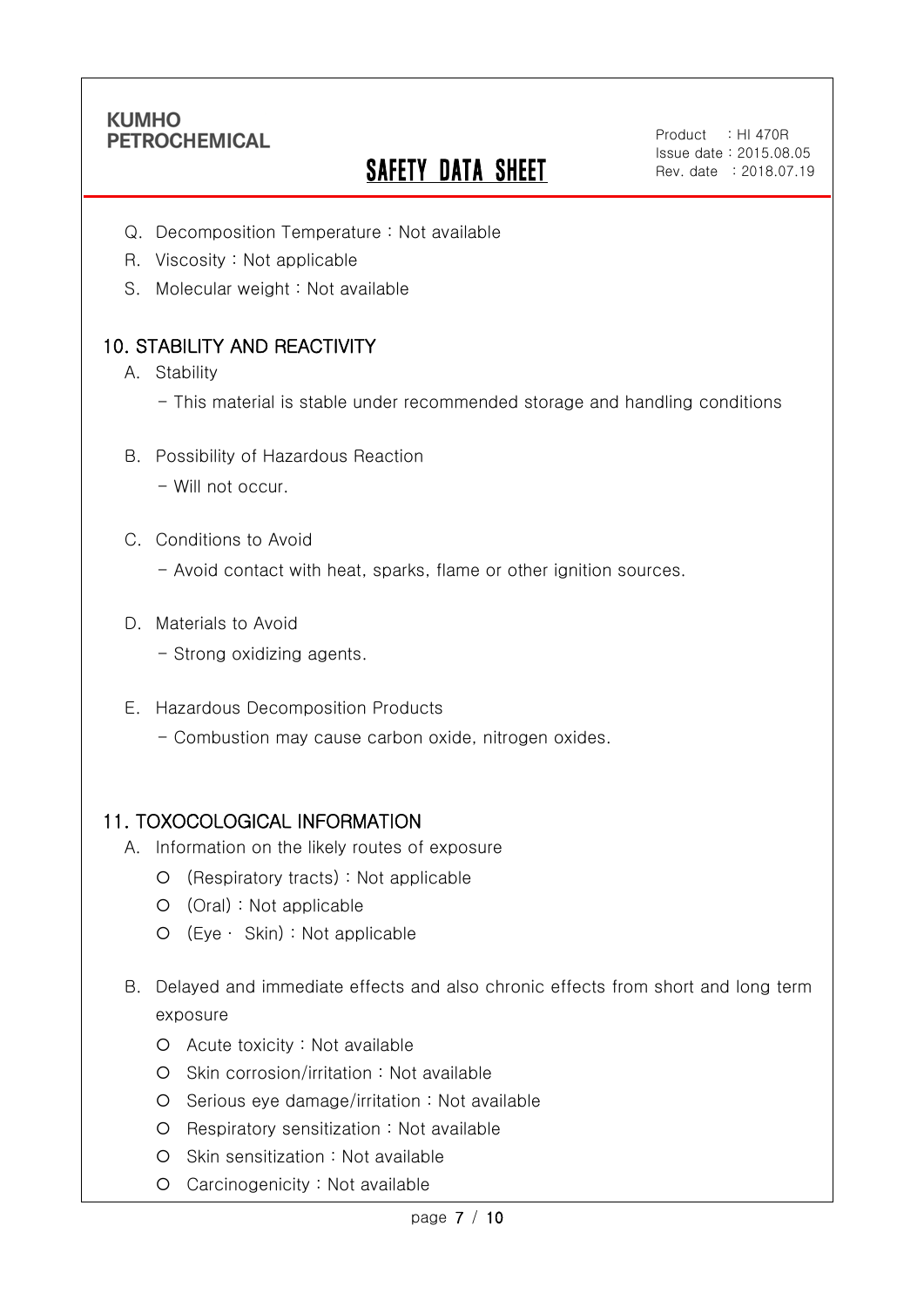Ī

# SAFETY DATA SHEET

Product : HI 470R Issue date : 2015.08.05 Rev. date : 2018.07.19

- Germ cell mutagenicity : Not available
- $O$  Reproductive toxicity : Not available
- Specific target organ toxicity(single exposure) : Not available
- Specific target organ toxicity(repeated exposure) : Not available
- Aspiration hazard : Not available
- O Chronic effect : Not available
- C. Calculation the classification of the mixture(acute toxicity estimate calculation etc.) : Not applicable

#### 12. ECOLOGICAL INFORMATION

- A. Ecotoxicity : Not available
- B. Persistence and degradability : Not available
- C. Bioaccumulative potential : Not available
- D. Mobility in soil : Not available
- E. Other adverse effects : Not available

#### 13. DISPOSAL CONSIDERATION

- A. Disposal methods
	- The user of this product must properly characterize the waste/container generated from the use of this product in accordance with all applicable federal, state and/or local laws and regulations in order to determine the proper disposal of the waste in accordance with all applicable federal, state and/or local laws and regulations.
- B. Special precautions for disposal :
	- The user of this product must disposal by oneself or entrust to waste disposer or person who other' s waste recycle and dispose, person who establish and operate waste disposal facilities.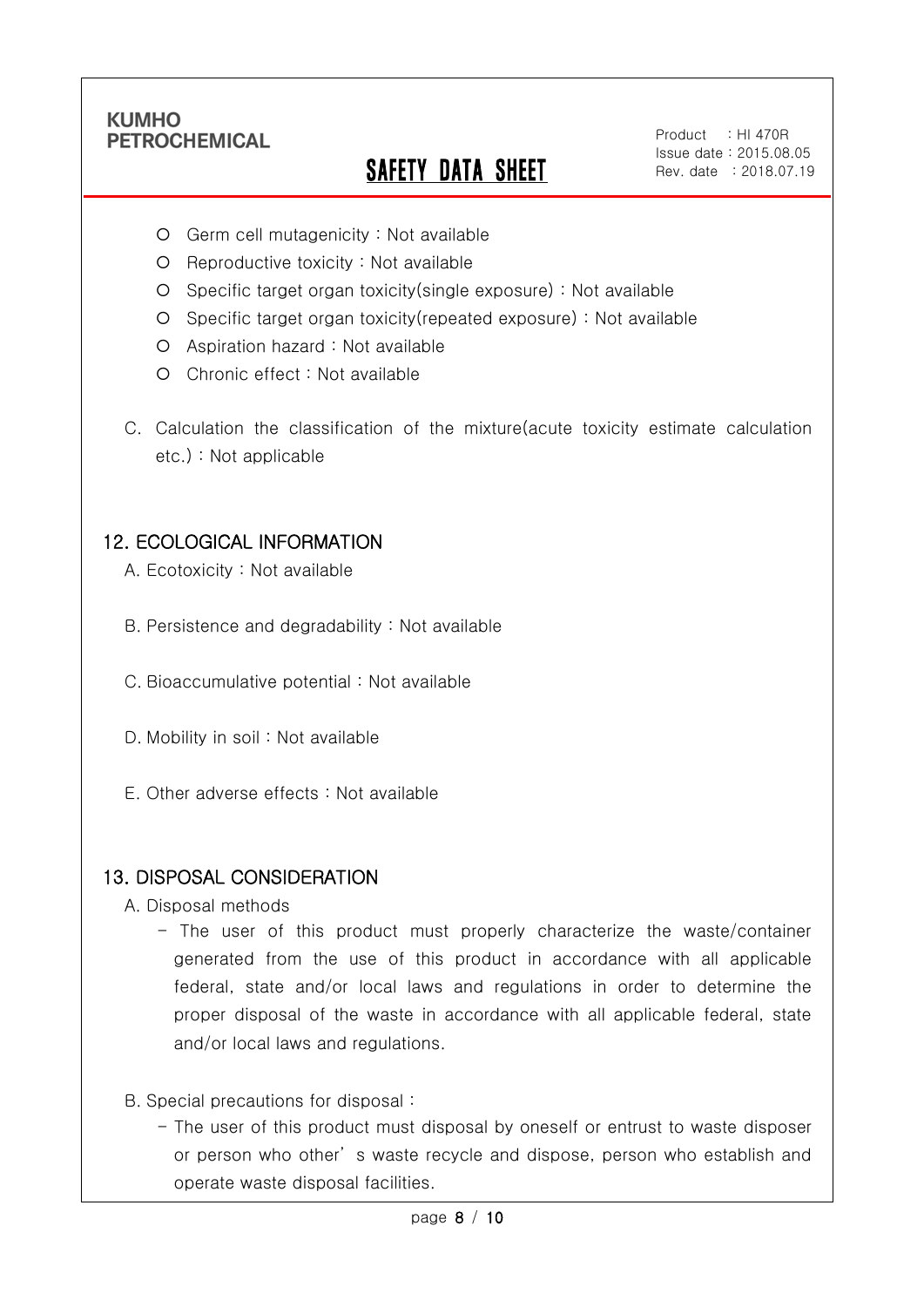Ī

## **SAFETY DATA SHEET**

- Dispose of waste in accordance with local regulation.

### 14. TRANSPORT INFORMATION

- A. UN number : Not regulated for transport of dangerous goods
- B. Proper shipping name : Not applicable
- C. Hazard class : Not applicable
- D. Packing group : Not applicable
- E. Marine pollutant : Not applicable
- F. Special precautions for user related to transport or transportation measures :
	- 1) EmS FIRE SCHEDULE : Not applicable
	- 2) EmS SPILLAGE SCHEDULE : Not applicable
- G. IATA Transport : Not Classified as dangerous for IATA Transport

#### 15. REGULATORY INFORMATION

- A. Korea Industry Safety and Health Law (ISHL) :
	- $\circ$  This product is not subject to the chemical for classification and labeling under ISHL Article 41.
- B. The Toxic Chemical Control Act in Korea(TCCA)
	- $\bigcirc$  This product is not classified as Toxic chemical and Observational chemical under TCCA Article 2.3. and 2.4.
	- Toxic Release Inventory(TRI) Chemicals: Not regulated
- C. Dangerous goods Safety Management Law in Korea : Not applicable

D. US regulations